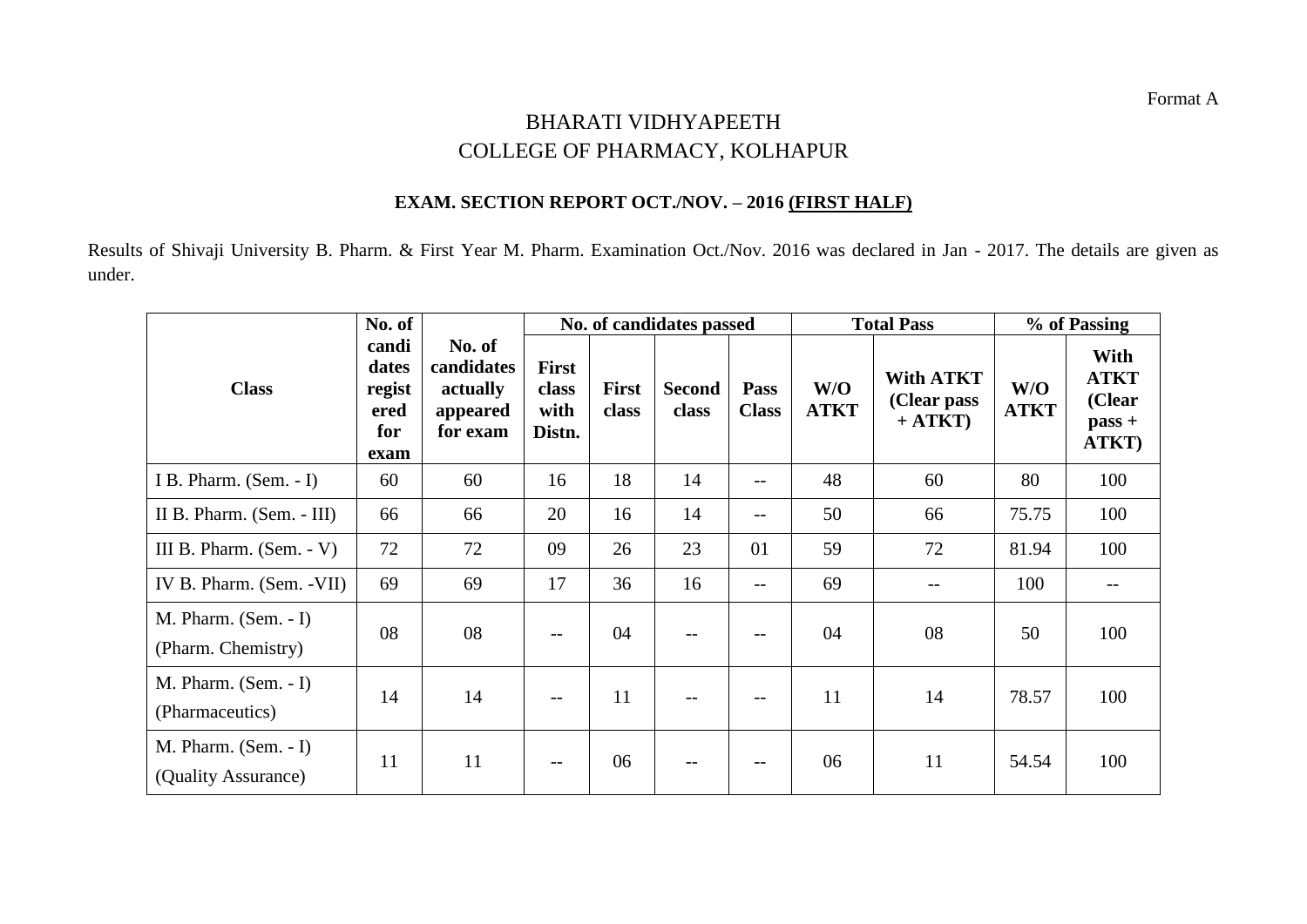## BHARATI VIDHYAPEETH COLLEGE OF PHARMACY, KOLHAPUR **EXAM. SECTION REPORT APRIL/MAY – 2017 (SECOND HALF)**

Results of Shivaji University B. Pharm. & First Year M. Pharm. Examination April / May 2017 were declared in June - 2017. The details are given as under.

| <b>Class</b>                                        |                                                        | No. of<br><b>Candidates</b><br><b>Actually</b><br>appeared<br>for Exam |                                                  |                              | <b>No. of Candidates Passed</b> |                             | <b>Total Pass</b>  |                                                    | % of Passing       |                                                    |
|-----------------------------------------------------|--------------------------------------------------------|------------------------------------------------------------------------|--------------------------------------------------|------------------------------|---------------------------------|-----------------------------|--------------------|----------------------------------------------------|--------------------|----------------------------------------------------|
|                                                     | No. of<br><b>Candidates</b><br>registered<br>for Exam. |                                                                        | 1 <sup>st</sup><br><b>Class</b><br>with<br>Dist. | <b>First</b><br><b>Class</b> | <b>Second</b><br><b>Class</b>   | <b>Pass</b><br><b>Class</b> | W/O<br><b>ATKT</b> | With<br><b>ATKT</b><br>(Clear<br>$Pass +$<br>ATKT) | W/O<br><b>ATKT</b> | With<br><b>ATKT</b><br>(Clear<br>$Pass +$<br>ATKT) |
| I B. Pharm. $(Sem. - II)$                           | 60                                                     | 60                                                                     | 20                                               | 23                           | 11                              | --                          | 54                 | 60                                                 | 90                 | 100                                                |
| II B. Pharm. $(Sem. - IV)$                          | 65                                                     | 65                                                                     | 14                                               | 12                           | 15                              | 02                          | 43                 | 63                                                 | 66.15              | 96.92                                              |
| III B. Pharm. $(Sem. - VI)$                         | 72                                                     | 72                                                                     | 13                                               | 38                           | 16                              | $--$                        | 67                 | 71                                                 | 93.05              | 98.61                                              |
| IV B. Pharm. $(Sem. - VIII)$                        | 69                                                     | 69                                                                     | 41                                               | 22                           | 05                              | $--$                        | 68                 | $- -$                                              | 98.55              |                                                    |
| M. Pharm. $(Sem. - II)$<br>Pharm. Chemistry         | 08                                                     | 08                                                                     | 02                                               | 06                           | $- -$                           | $\qquad \qquad -$           | 08                 | $- -$                                              | 100                |                                                    |
| M. Pharm. $(Sem. - II)$<br>Pharmaceutics            | 14                                                     | 14                                                                     | 02                                               | 10                           | $-$                             | $\qquad \qquad -$           | 12                 | 14                                                 | 85.71              | 100                                                |
| M. Pharm. $(Sem. - II)$<br><b>Quality Assurance</b> | 11                                                     | 11                                                                     | 02                                               | 09                           | $ -$                            | $- -$                       | 11                 | $-$                                                | 100                |                                                    |